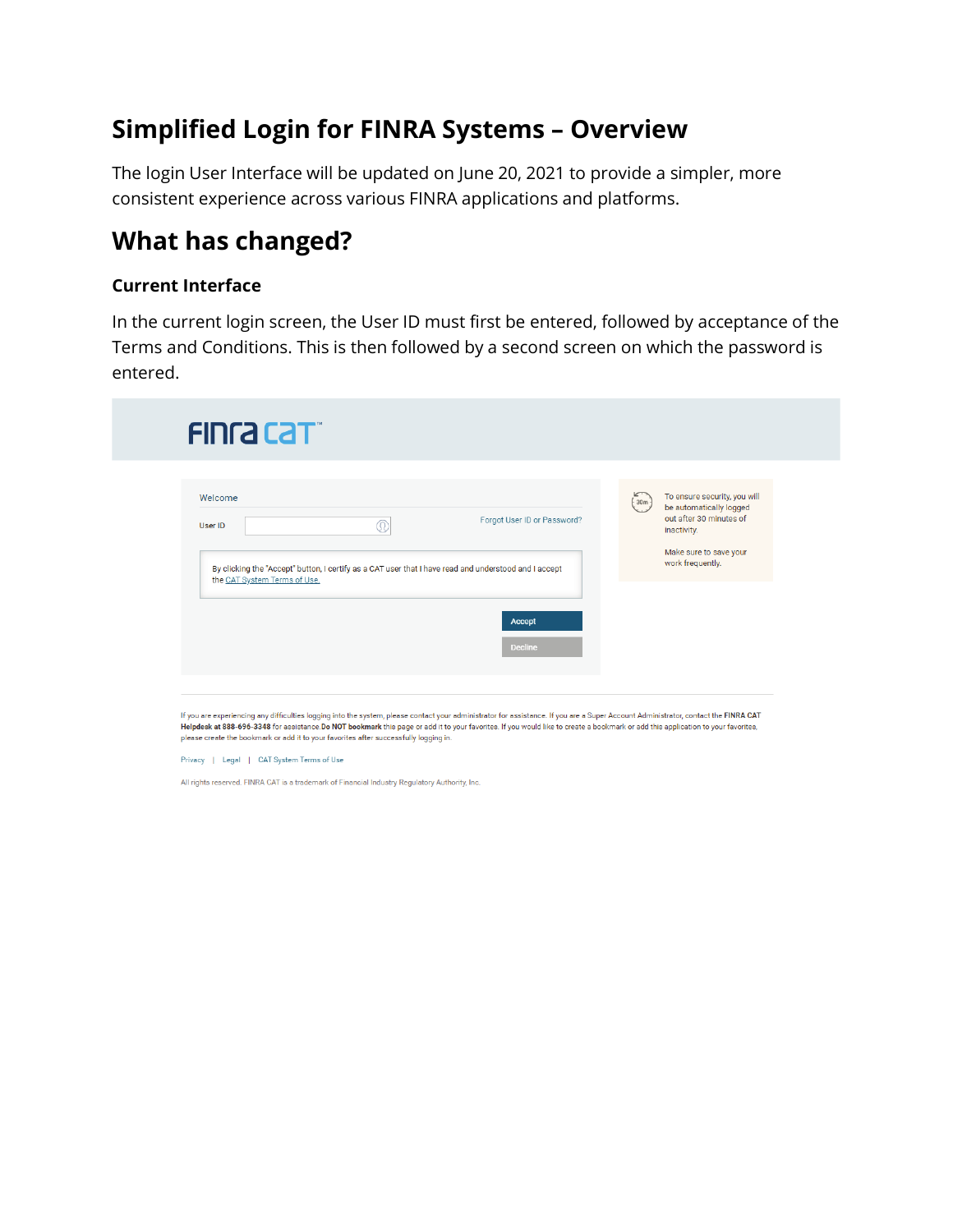#### **New Login Screens – User ID/Password Login**

In the new login screen, the User ID and Password are entered on the same screen. To login, enter a valid User ID and Password and click on the "Accept and Continue" button.

The Terms and Conditions and Privacy Policy are presented as links that can be referenced rather than text to scroll through.

| <b>FING CAT</b>                                                                                                                                                                                                                                                                                                               |  |  |  |  |
|-------------------------------------------------------------------------------------------------------------------------------------------------------------------------------------------------------------------------------------------------------------------------------------------------------------------------------|--|--|--|--|
| Welcome<br>User ID<br>Enter User ID here<br>Password<br>Enter password here<br><b>◎</b> View Password<br>By clicking "Accept and continue" I certify that I have<br>read, understood, and accepted the Privacy Policy<br>and the CAT System Terms of Use.<br><b>ACCEPT AND CONTINUE</b><br><b>Forgot User ID or Password?</b> |  |  |  |  |
| Privacy   Legal   CAT System Terms of Use<br>All rights reserved. FINRA CAT is a trademark of Financial Industry Regulatory Authority, Inc.                                                                                                                                                                                   |  |  |  |  |

# **Frequently Asked Questions**

### **When will the new log in experience take effect?**

The new login screen will be available in Production Mirror on June 6, 2021 and Production on June 20, 2021.

### **Will I need a new User ID and Password?**

No – your existing credentials will continue to work in the new login screen.